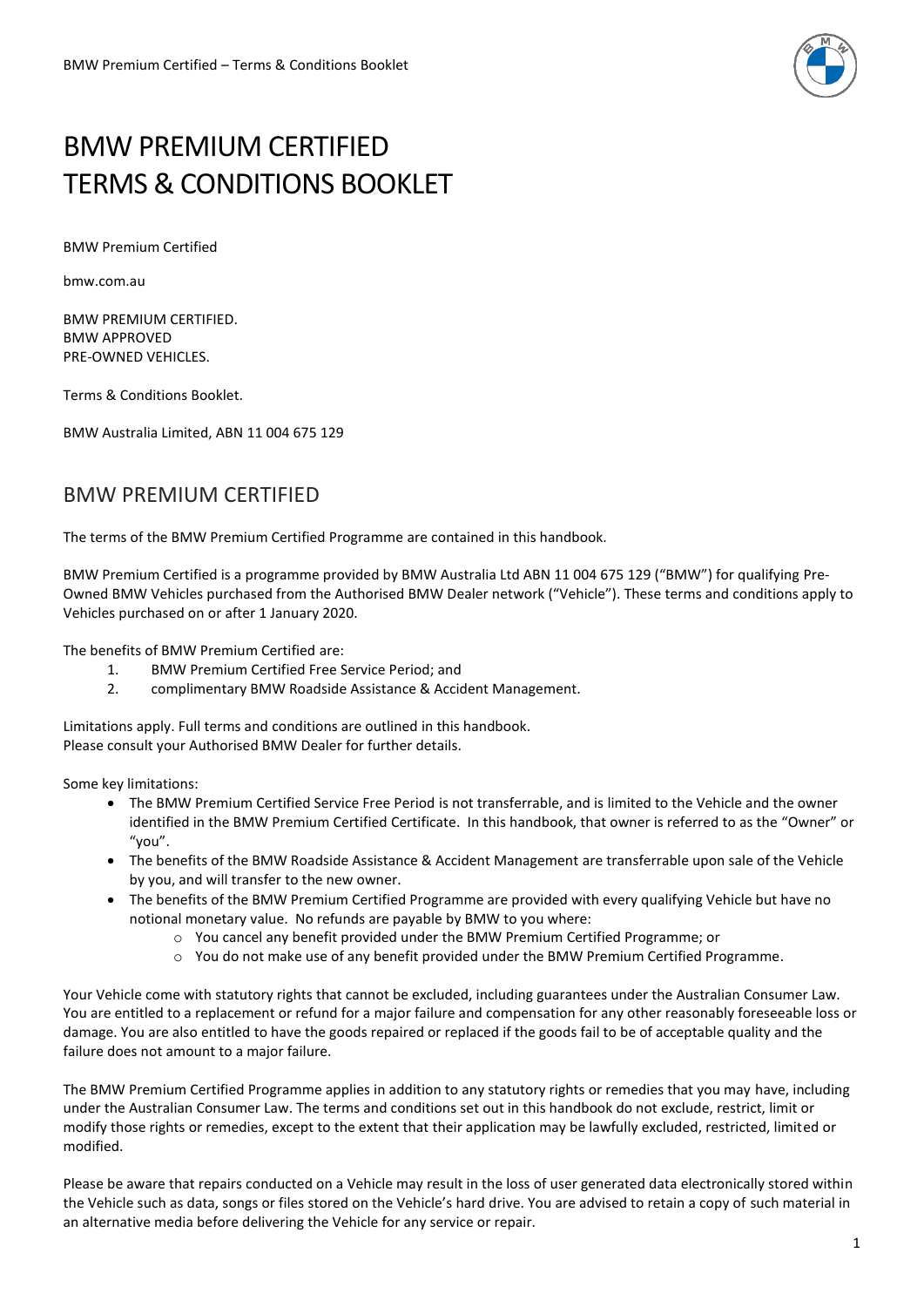

# **1. BMW PREMIUM CERTIFIED SERVICE FREE PERIOD.**

#### **1.1 WHAT IS INCLUDED IN THE BMW PREMIUM CERTIFIED SERVICE FREE PERIOD?**

Under BMW Premium Certified Service Free Period, BMW provides the following benefits:

- For all BMW models there are no scheduled servicing costs for the first 6 months or 10,000 kilometres, whichever comes first.
- Vehicles manufactured from September 2008 will have a Vehicle Check incorporated in the Vehicle's Condition Based Servicing system. The Vehicle check requires the Vehicle to be returned to an Authorised BMW Dealer once each year for a routine inspection.

The time and distance conditions run from the date on which your Vehicle is delivered to you.

#### **1.2 WHAT DO YOU NEED TO DO TO QUALIFY FOR THE BMW PREMIUM CERTIFIED SERVICE FREE PERIOD?**

You must maintain a record of the distance travelled by your Vehicle and provide the relevant information when requested by BMW.

It is a condition of the BMW Premium Certified Programme that you do not tamper with or alter the ordinary function of your Vehicle's odometer. Doing so will disqualify your rights set out in this handbook (other than those which cannot be excluded by law).

#### **1.3 WHAT IS NOT COVERED IN THE BMW PREMIUM CERTIFIED SERVICE FREE PERIOD?**

#### 1.3.1 Servicing performed before you purchase your Vehicle.

BMW Vehicles use one of two systems to determine when a service falls due - Condition Based Servicing and Service Interval Indicator – both of which measure time, kilometres travelled and vehicle usage to determine the frequency of the scheduled servicing.

The BMW Premium Certified Vehicle will have had the following scheduled service work completed before the date of delivery:

- service work stipulated by BMW in the BMW Owner's Service Booklet and applicable to the Vehicle including the supply or replacement of necessary parts and lubricants; and
- preventative treatment as BMW considers necessary.

Accordingly, you should not require such servicing during the Service Free Period except in extraordinary circumstances.

#### **1.3.2 General exclusions.**

BMW's obligations under BMW Premium Certified Service Free Period shall not include:

- repairs resulting from normal wear and tear to the Vehicle, such as brake pads and brake discs which will be charged to the Owner;
- replacement of tyres;
- repairs necessary due to damaged glass, panels or paint work, including rust or corrosion;
- special preparation for or restoration after long-term storage;
- repairs by persons other than an Authorised BMW Dealer;
- effecting or repairing alterations or modifications to the Vehicle;
- work necessary due to water entry, negligence, accidental or intentional damage or abuse, or due to exceeding any of the manufacturer's specified maximum speeds, revolutions or load capacities;
- Vehicle recovery, towing or other related travel costs (this may be covered by the applicable Roadside Assistance Programme); and
- work involved in daily or other regular checks to the Vehicle, (other than the Vehicle check referred to in section 1.3.1).

As set out above, the conditions of the BMW Premium Certified Service Free Period are subject to any statutory rights and remedies that are available to you, including under the Australian Consumer Law.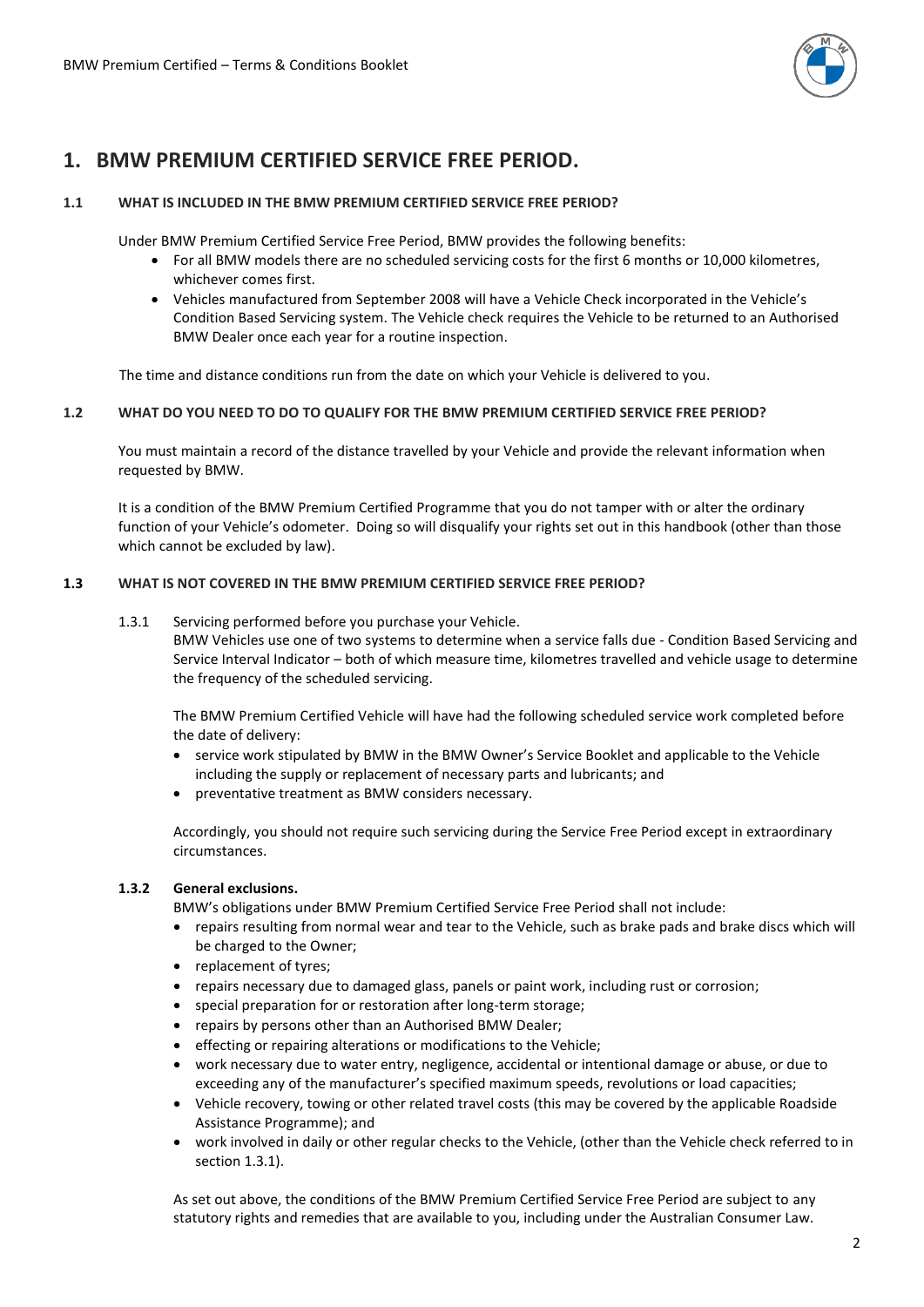

#### **1.4 THE BMW PREMIUM CERTIFIED SERVICE FREE PERIOD AND BMW SERVICE INCLUSIVE.**

BMW Service Inclusive ("BSI") is a programme offered by BMW where vehicle owners can purchase a package that covers scheduled servicing for a defined period and distance. Terms and conditions for the BSI programme are available at www.bmw.com.au.

If a BSI package has been purchased in connection with your Vehicle, there may be a residual period to which you are entitled as the purchaser of the Vehicle.

Any residual entitlement on an existing BSI package will run concurrently with your entitlements under the BMW Premium Certified Service Free Period.

If you have purchased a BSI package at the same time as you have purchased your Vehicle, your entitlements under that BSI package will commence after your entitlements under the BMW Premium Certified Service Free Period.

# **2. BMW ROADSIDE ASSISTANCE & ACCIDENT MANAGEMENT.**

All new BMW Vehicle owners automatically receive 36 months complimentary BMW Roadside Assistance & Accident Management from the date of first registration of the Vehicle (or, in the case of an unregistered Vehicle, from the date of delivery of the Vehicle to the first purchaser).

#### **What to do when you need assistance.**

Should you require assistance, call the BMW Roadside Assistance & Accident Management tollfree number, 1800 808 111. Please have the following information available for the Customer Service Assistant who will answer your call:

- Your name.
- Your BMW registration number.
- Your BMW Service Card number.
- The model and colour of the Vehicle.
- A description of the problem.
- If possible, a telephone number where you can be contacted.
- The exact location of your BMW.

Your Customer Service Assistant will be able to mobilise the necessary assistance which may include:

- Roadside assistance.
- Towing to an authorised BMW Dealer or authorised repairer.
- Onward travel.
- Hotel accommodation.
- Car hire.

Please do not make your own vehicle assistance arrangements through a third party, as BMW may not be able to reimburse any costs incurred.

#### **Stay with your Vehicle.**

Once assistance has been called, it is vital that your Vehicle is attended. Should BMW Roadside Assistance & Accident Management arrive at your Vehicle, and it is unattended, then work cannot be carried out and payment may be required for any subsequent call-outs to assist with the incident.

# **2.1 BMW ROADSIDE ASSISTANCE.**

# 2.1.1 **Mechanical Assistance**

Should the Vehicle be immobilised, temporary on-the-spot adjustments will be made to your BMW to ensure that you and your Vehicle are back on the road as soon as possible.

#### 2.1.2 **Non-Mechanical Assistance**

Assistance will also be provided in non-mechanical related incidents including tyre change, flat battery, out of fuel and lockouts.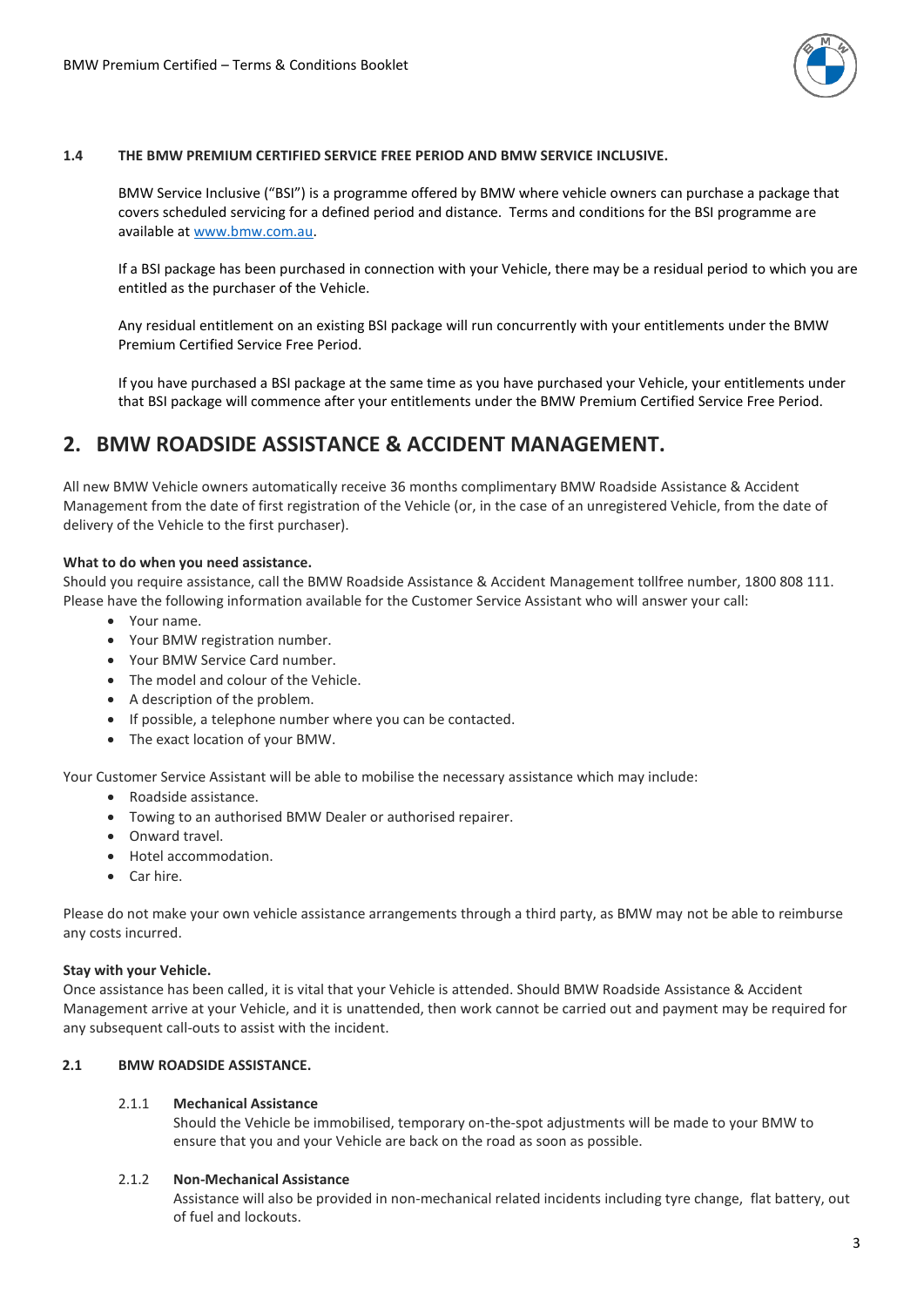

#### 2.1.3 **Theft**

In the event that the Vehicle is stolen, BMW Roadside Assistance can arrange alternative transport to get you home. Note that in such cases costs of towing, alternative transport or accommodation are normally covered by your insurer and as such, are not covered by BMW Roadside Assistance.

# 2.1.4 **Vehicle Transport**

Should the Vehicle be immobilised as a result of a breakdown, vehicle transport will be provided to deliver your Vehicle to:

- In major metropolitan areas, the authorised BMW Dealer of your choice (provided it is within 40kms from the point of breakdown); or
- The closest authorised BMW Dealer or authorised repairer. For breakdowns which occur after-hours, your Vehicle will be stored at a secure facility and delivery will be made the morning of the next working day.

#### 2.1.5 **Fuel**

In the event that you run out of fuel, BMW Roadside Assistance will supply, free of charge, sufficient fuel to get you to the next refuelling point.

# 2.1.6 **Lockout**

If your keys have been locked in the Vehicle or lost, BMW Roadside Assistance will, upon provision of adequate proof of ownership, provide emergency assistance as follows:

- Locate and deliver your spare key, or arrange for you to retrieve your spare key if more practical.
- If an emergency situation arises, or you insist that the Vehicle is accessed, and it is necessary to gain access to the Vehicle, BMW Roadside Assistance will attempt to gain access by other means, but only after provision of your written consent. Whilst all care will be taken, BMW Roadside Assistance will not be held responsible for any damage incurred or resultant repair costs. Additional conditions may apply. A limit of \$150 (incl. GST) applies to this service.

# 2.1.7 **Taxi**

If the Vehicle cannot be mobilised due to a mechanical breakdown and must be transported to an authorised BMW Dealer, alternative transportation (taxi) to the value of \$200 (incl. GST) will be provided to continue your journey to the nearest town or city or within the same town or city where the breakdown occurred.

# 2.1.8 **Caravan or Trailer**

If you are travelling with a caravan or trailer, BMW Roadside Assistance will arrange for it to be recovered and relocated to the nearest convenient safe location until you and the Vehicle are ready to resume your journey.

# 2.1.9 **Legal Advice**

Telephone legal advice is available 24 hours a day in relation to any matter involving the ownership or use of the vehicle. Advice does not extend to preparation of briefs or personal interviews.

# 2.1.10 **Medical Advice**

Medical advice is available 24 hours a day to drivers and/or passengers and may include medical advice, contact with doctors and/or emergency services, and arrangement of transport with escort if necessary. Any costs associated with treatment or transport are payable by you and are not covered by this programme.

#### 2.1.11 **Cancellation/Rebooking of Transport Arrangements**

Following Vehicle breakdown, BMW Roadside Assistance will provide assistance with cancellation and rebooking of any pre-arranged travel arrangements, including accommodation and flight reservations. Costs associated with rebooking or cancellation of travel plans will be at your expense.

# 2.1.12 **Accommodation**

Accommodation will be provided for up to 4 nights to a total maximum value of \$200 (incl. GST) per person per night should you decide to remain with your Vehicle whilst it is repaired locally or if the breakdown occurs outside the hours when alternative transport could be arranged. Any amount charged in excess of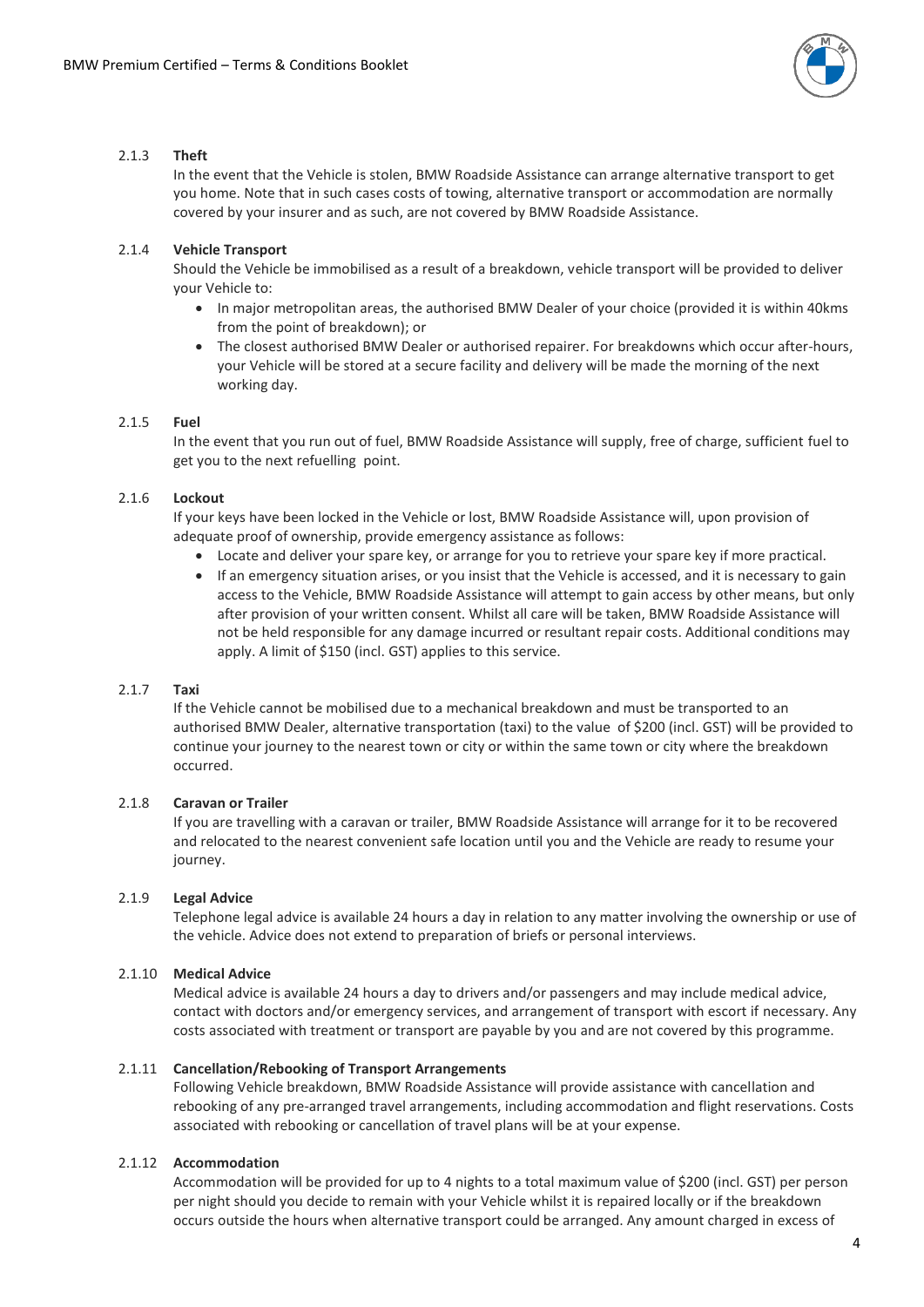

this limit will be your responsibility.\* This benefit provides room only and excludes meals, phone calls, laundry, etc.

#### 2.1.13 **Car Rental**

Car rental may be provided in conjunction with accommodation for a maximum period of three days. Alternatively, should accommodation not be required, the car rental period can be extended to a maximum of five days. The limit for this benefit is \$1,000 (incl. GST), fuel and other incidental costs and charges as well as fines or damage caused are not included.\*

#### 2.1.14 **Vehicle Relocation**

If your Vehicle is immobilised due to mechanical breakdown and you have left your Vehicle to continue your journey, once it is repaired, your Vehicle will be delivered to you at your home or intended destination (whichever is the nearest).\* Where appropriate, the driver may be supplied with transport to collect the repaired Vehicle from the authorised BMW Dealer.

#### 2.1.15 **Alternative Transport Assistance**

Should hotel accommodation or a rental vehicle be unavailable\* , alternative transport will be provided for the driver and up to four passengers travelling in the Vehicle to return home or to their intended destination to a maximum of \$300 (incl. GST). Any amounts charged in excess of this limit is at your expense.

#### 2.1.16 **Emergency Parts**

If you have decided to have the Vehicle repaired locally rather than transported, and necessary spare parts are not available locally, BMW Roadside Assistance will assist in locating and transferring the parts to the repairer. All costs associated with the spare parts, delivery and repair of your Vehicle is your responsibility.\*

\*BMW Roadside Assistance cover for Accommodation, Car Rental, Vehicle Relocation, Alternative Transport Assistance and Emergency Parts entitlements only comes into effect where a breakdown occurs more than 70kms from your home and the Vehicle is expected to be immobilised for a period longer than 24 hours. Accommodation and car rental benefits cease once the Vehicle has been repaired.

#### **2.2 BMW ACCIDENT MANAGEMENT.**

BMW Accident Management is available if you have an accident. Should you require assistance call the BMW Accident Management toll-free number, 1800 808 111 to report the incident and record the details.

#### 2.2.1 **Medical Advice and Referral**

BMW Accident Management provides you and your passengers with telephone access to emergency medical advice at the scene of an accident. Please note: all costs associated with this service are your responsibility.

#### 2.2.2 **Accident Assist at the Scene of the Accident**

In the case of an accident, BMW Accident Management will provide the following services where required:

- Arrange attendance of relevant emergency services Ambulance, Police, Fire Brigade.
- Advise you not to admit liability.
- Advise you to obtain third party details.
- Advise you to obtain the details of any independent witnesses.
- Advise you if police should be called.
- Advise you to verify by sighting and obtain relevant parties' driver's licence details.
- Message relay to your family, friends or work colleagues to advise of any delays or medical injuries.

#### 2.2.3 **Accommodation or Rental Car Assistance**

Should you or your passengers require emergency accommodation or a rental car, BMW Accident Management will endeavour to arrange this at corporate rates. Costs incurred will remain your responsibility, but may be claimable from your insurance company.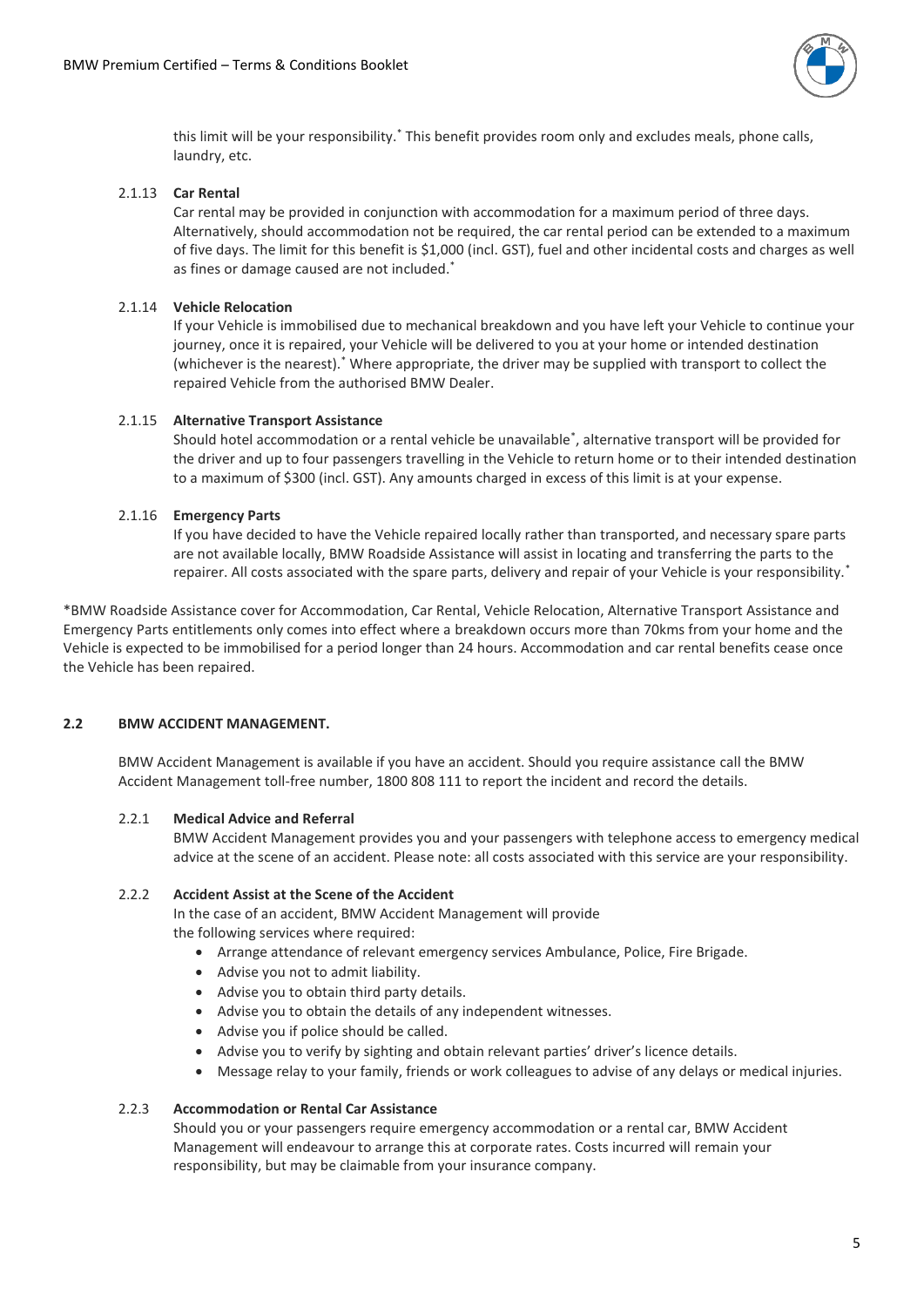

#### 2.2.4 **Taxi**

Where a taxi is needed after an accident and your insurance company is unlikely to provide the service or cover the cost, BMW Accident Management will arrange for one to a maximum limit of \$200 (incl. GST).

#### 2.2.5 **Accident Claim Form Assistance**

BMW Accident Management will help you to complete accident claim forms and, where possible, arrange for claim forms to be forwarded to you.

# 2.2.6 **Accident Towing**

BMW Accident Management will coordinate the towing of your Vehicle to an authorised servicing Dealer or approved repairer. While this service is at your expense, BMW Accident Management will assist in claiming towing charges back through your insurance company.

# 2.2.7 **Accident Quotation Assistance**

BMW Accident Management will coordinate and follow up with the authorised servicing Dealer or approved repairer regarding quoting of vehicle damage. A second quote can also be arranged where necessary. Services are provided during business hours, Monday to Friday, EST.

# 2.2.8 **Accident Assessment Assistance**

The assessment and final approval of quotes by your insurance company will be co-ordinated by BMW Accident Management. You will be kept up to date with progress. Services are provided during business hours, Monday to Friday, EST.

# 2.2.9 **Rental Car Arrangements**

BMW Accident Management will be happy to arrange a rental car upon request. All rental and associated costs will be your responsibility. Discounted rental rates will be sought when available.

# 2.2.10 **Accident Repairer Follow Up**

BMW Accident Management will communicate with the authorised servicing Dealer or accredited body repairer to establish an estimated date of completion for all repairs and then see the process through. If repairs become delayed due to any unforeseen issues (including but not limited to parts delay), BMW Accident Management will let you know and stay in contact with everyone concerned. BMW Accident Management will be in touch to ensure that you are satisfied with the repairs and condition of the Vehicle. If there are any problems, BMW Accident Management liaises with the insurance company or repairer to ensure they are resolved as soon as possible.

#### 2.2.11 **Cancellation/Rebooking Travel Arrangements**

In the case of travel plans being interrupted due to an accident, BMW Accident Management will contact the relevant people to cancel or rebook your travel, arrange alternative transport and relocation of the Vehicle once repaired. Please note: any costs associated with rebooking or cancellation of travel plans will be at your expense

#### **General**

All costs relating to parts, labour and other associated costs for towing or repair of the Vehicle involved in an accident, or attempted theft, will be your responsibility. Some of the services provided by BMW Accident Management may be limited subject to the guidelines and procedures of your insurance company and/or policy entitlements. As the insurance company is the ultimate body responsible for any damage claims, BMW Accident Management will adhere to any instructions or directions they provide. Please note: in certain areas within Australia, local government authorities manage all accident towing contractors via Accident Allocation Centres (AAC). Within such areas BMW Accident Management is unable to arrange the attendance of its own accident towing companies and is required by law to contact the AAC to arrange all accident towing. BMW Accident Management Assistance Service do not extend to insurance policy interpretation or application.

#### **Transfer of Cover**

BMW Roadside Assistance & Accident Management is fully transferable between owners at any time during the period of cover. However, no refunds will be provided for cancellation of benefit. BMW must be notified of the transfer. Contact details below: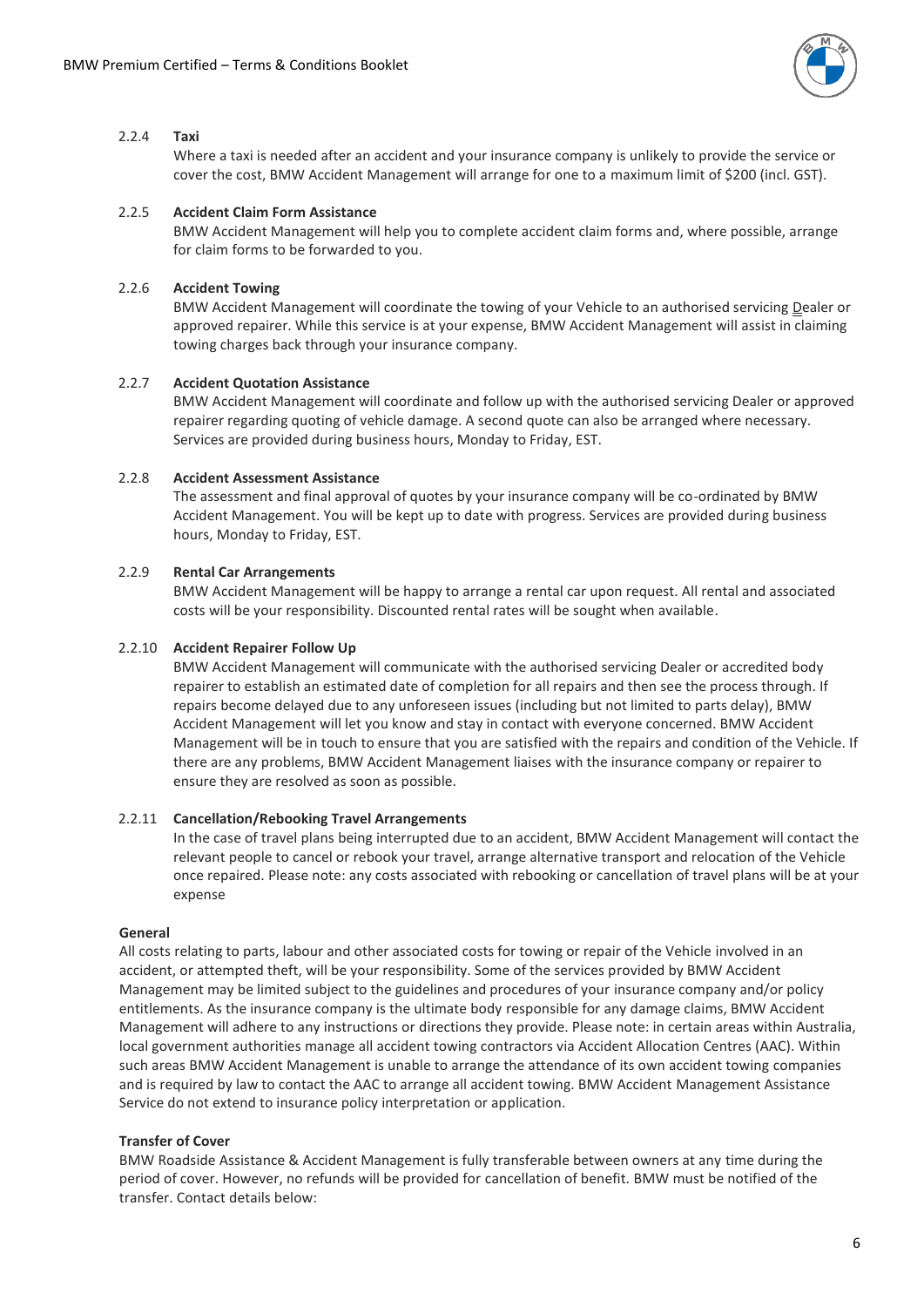

BMW Australia Ltd Customer Interaction Centre Phone: 1800 813 299 Fax: 1800 350 528

#### **2.3 BMW ROADSIDE ASSISTANCE & ACCIDENT MANAGEMENT CONDITIONS.**

Any roadside assistance required as a result of driving on a racetrack, competing in organised road/ off road rallies, inappropriate use, incorrect repair or faulty workmanship on the Vehicle by a non-authorised BMW Dealer, or directly due to the fitment of non-genuine parts and/or accessories; will be co-ordinated by BMW Roadside Assistance & Accident Management; however, all costs will be your responsibility.

To be eligible for BMW Roadside Assistance & Accident Management, the Vehicle must be well maintained and of sound mechanical and roadworthy condition. If you have any doubt of the condition of the Vehicle, please do not hesitate to contact your local authorised BMW Dealer, who will arrange an inspection. Some services are excluded from the cover of BMW Roadside Assistance & Accident Management, and these are listed below:

- Costs of repairs other than provision of fuel and mechanical assistance.
- Any rental vehicle cost which would normally be payable by you, such as security deposit, excess kilometres, petrol and toll charges, or accident excess in the event that the hire car (if provided under the policy) is involved in an accident.
- In the interests of providing a quality service, BMW Roadside Assistance & Accident

Management reserves the right to amend or withdraw service where utilisation is excessive due to the lack of regular and preventative maintenance by you or failure to rectify any recurring fault by you.

Whilst all care will be taken, neither BMW Roadside Assistance & Accident Management, BMW or any service provider of BMW Roadside Assistance & Accident Management, will be responsible for any damage incurred or resultant repair costs which is not caused by act or negligence of any of those parties.

#### **Important Information**

BMW Roadside Assistance & Accident Management is offered by BMW Australia Ltd ABN 11 004 675 129. BMW Roadside Assistance & Accident Management service is provided by AWP Australia Pty Ltd trading as Allianz Global Assistance ABN 52 097 227 177.

# **3. BMW PREMIUM CERTIFIED GUARANTEES.**

#### **3.1 STATUTORY WARRANTY FOR A USED VEHICLE IN YOUR STATE OR TERRITORY.**

In some instances, a balance of the BMW (New Vehicle) Supplementary Warranty may apply. Please refer to your BMW Supplementary Warranty Booklet for full details. Your BMW Premium Certified guarantees do not limit the operation of the BMW (New Vehicle) Supplementary Warranty.

Under the laws that apply in your State or Territory you may also be entitled to a statutory warranty in relation to the Vehicle as a used vehicle. Regardless of the age or kilometre limitations provided by the law of your State or Territory, if your Vehicle is less than 10 years old and has travelled less than 160,000 kilometres the BMW selling Dealer will honour the statutory warranty that you would be entitled to if your Vehicle was within the age and distance restrictions that apply in your State and Territory. If, after the date of publication of this handbook, the laws of your State or Territory remove age or distance restrictions, or set out age and distance restrictions that are more favourable to you than those set out herein, you will of course receive the benefit of those statutory rights. The statutory warranty is personal to you, and does not transfer if you transfer your Vehicle.

#### **3.2 MAKING A CLAIM.**

You should firstly contact the Service Manager of your selling Authorised BMW Dealer and follow instructions given. If you are in transit at the time, you should contact the Service Manager of the closest Authorised BMW Dealer. All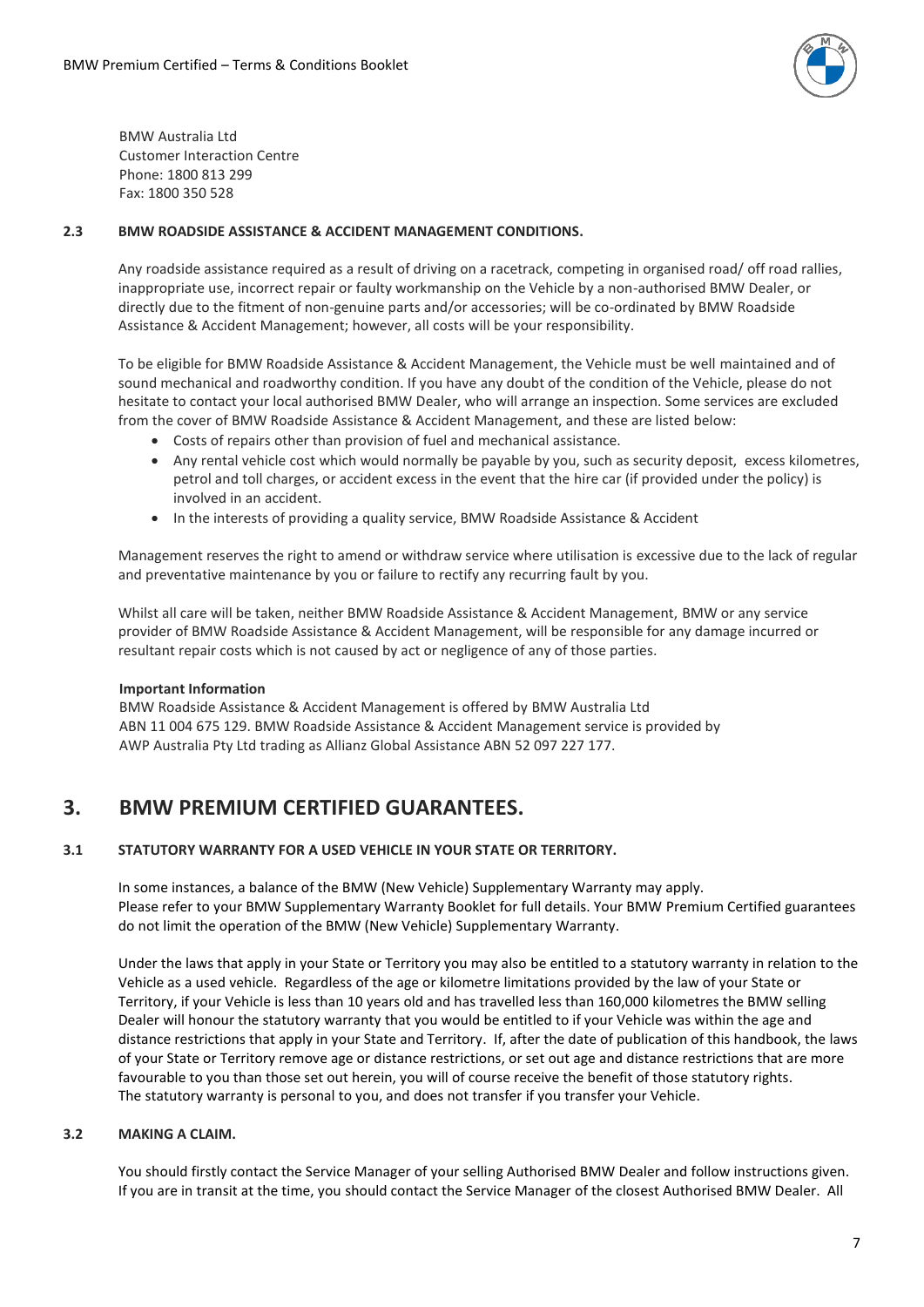

valid warranty claims will be processed directly by the Authorised BMW Dealer. Where necessary, additional support is available from BMW.

Any escalation can be directed to BMW Group Australia: BMW Australia Ltd ACN 004 675 129 783 Springvale Road (PO Box 745) Mulgrave, VICTORIA 3170 phone: 1800 813 299 email: info@bmw.com.au

#### **3.3 SERVICING YOUR VEHICLE.**

Please make sure that you understand the correct service schedule recommended for your Vehicle. If in doubt, check with your Authorised BMW Dealer.

To comply with the conditions of the BMW Premium Certified Programme, the Vehicle must be serviced in accordance with BMW's requirements. You may have the service work performed by an outlet not authorised by BMW. However, BMW can only recommend Authorised BMW Dealers, as it has control of the equipment, spare parts and training standards of those Dealers. Therefore, the BMW Premium Certified Programme will not cover a claim to the extent to which it has been caused by poor servicing performed by an outlet not authorised by BMW.

Please ensure that the Vehicle's iDrive system is up to date with the correct kilometres by the Servicing Dealer.

#### **3.4 OTHER EXCLUSIONS AND LIMITATIONS.**

BMW's liability to you under this BMW Premium Certified Programme, is limited in the event of a breach of the Programme by BMW or in the event of a breach of any term, condition or warranty which cannot be excluded by law, to (at BMW's election):

- repair or compensation you in the amount of the costs of repair; or
- re-performance of the relevant services, or compensation to you in the amount of the costs of re-performing those services.

The BMW Premium Certified Programme is not designed to restore Vehicles to new vehicle condition, and any representation that your Vehicle sold under the BMW Premium Certified Programme will be "new", "as new" or "in new vehicle condition" is hereby excluded. Parts such as worn piston rings or a noisy final drive, which become apparent after the purchase of the Vehicle, are not covered by the BMW Premium Certified Programme.

There are certain parts on the Vehicle that require periodic cleaning or adjustment. This maintenance related repair work is regarded as part of the Owner's ongoing expense to keep the Vehicle safe on the road.

The BMW Premium Certified Programme does not include compensation for progressive normal wear and tear which is commensurate with the kilometres covered, nor is there an allowance for improvements to the Vehicle.

The BMW Premium Certified Programme is not an insurance product and does not cover loss, damage or defects which arise from or are caused by accident, fire, flood, Acts of God, war, acts of terrorism or any other cause beyond the reasonable control of BMW, or caused by mis-fuelling, water entry, abuse, misuse, negligence or exceeding any of the manufacturer's specified maximum speeds, revolutions or load capacities.

BMW accepts no responsibility or liability relating to any user or third party if alterations to the Vehicle are effected which are not approved by BMW.

In addition, the BMW Premium Certified Programme does not cover:

• Defects which, in BMW's reasonable opinion, are a result of the Vehicle not properly and reasonably being used in accordance with normal expectations considering its design, or are caused by an act or omission of a person other than BMW after the original supply of the Vehicle as a new vehicle.